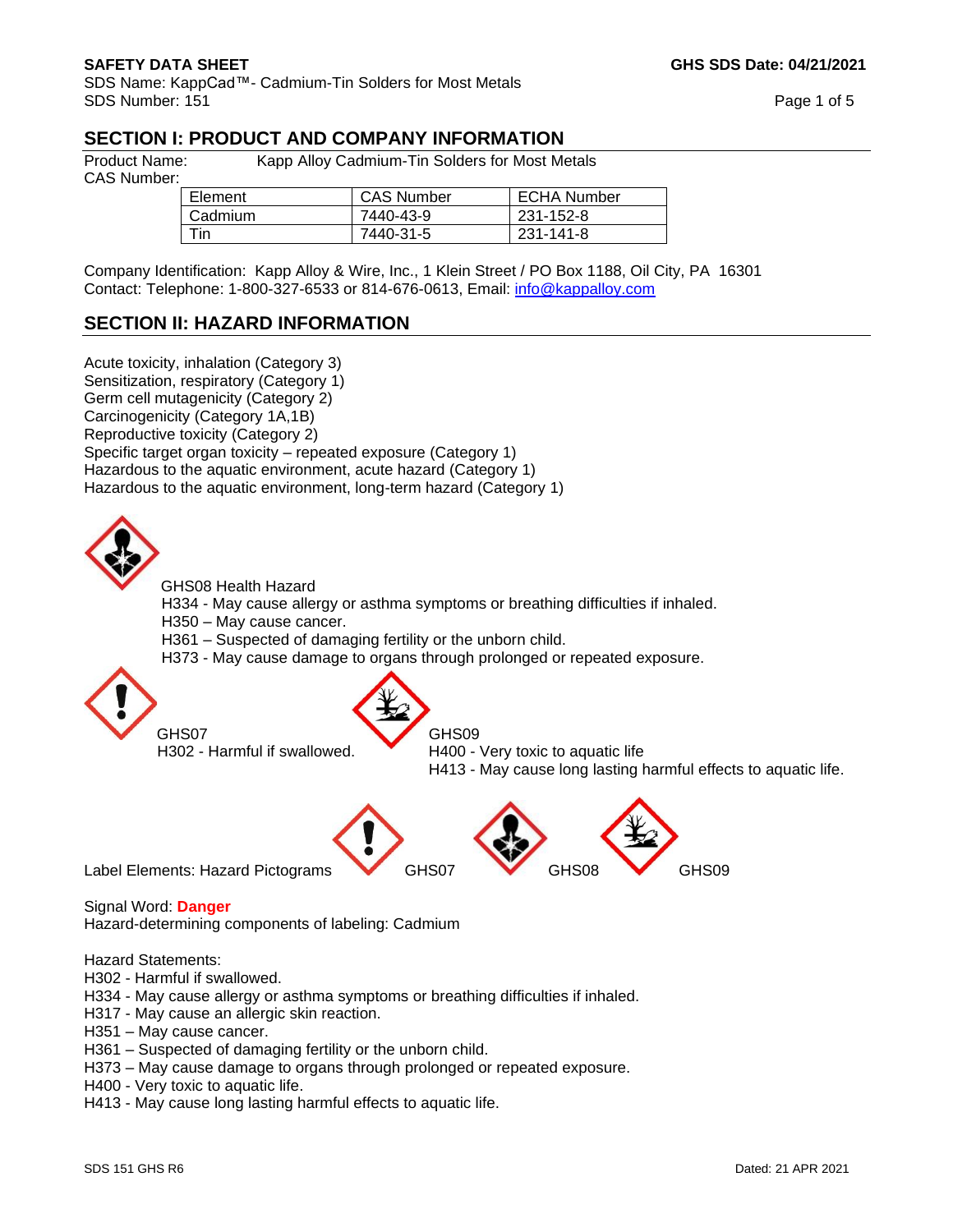SDS Name: KappCad™- Cadmium-Tin Solders for Most Metals SDS Number: 151 Page 2 of 5

Precautionary Statements:

- P201 Obtain special instructions before use
- P202 Do not handle until all safety precautions have been read and understood
- P234 Keep only in original container
- P260 Do not breathe dust/fumes.
- P263 Avoid contact during pregnancy/while nursing.
- P264 Wash thoroughly after handling.
- P270 Do not eat, drink or smoke when using this product.
- P273 Avoid release to the environment
- P280 Wear protective gloves, protective clothing, eye protection, face protection
- P301+P330+P331 IF SWALLOWED: Rinse mouth. Do NOT induce vomiting
- P303+P361+P353 IF ON SKIN (or hair): Remove/Take off immediately all contaminated clothing. Wash +P302+P352 thoroughly with soap and water to remove any residue. If a rash develops, call a physician.
- P305+P351+P338 IF IN EYES: Flush with water for at least 15 minutes to remove irritant. Remove contact lenses, if present and easy to do. Continue rinsing. Consult a physician.
- P304+P341 IF INHALED: Terminate exposure and remove to fresh air. Call physician; advise of chemical composition (section III).
- P308+P313 IF exposed or concerned: Get medical advice/attention
- P310 Immediately call a POISON CENTER/doctor
- P363 Wash contaminated clothing before reuse
- P405 Store locked up
- P501 Dispose of contents/container in accordance with local/regional/national/international regulations.

# **SECTION III: COMPOSITION / INGREDIENTS**

\*(Hazardous components 1% or greater; Carcinogens 0.1% or greater)

| <b>Component</b> | <b>CAS</b><br><b>Number</b> | <b>OSHA PEL</b>             | <b>ACGIH TLV</b>   | <b>Density</b><br>$lbs/cu$ . in. & $g/ml$ | % (optional) |
|------------------|-----------------------------|-----------------------------|--------------------|-------------------------------------------|--------------|
|                  |                             | .2 mg/m <sup>3</sup> dust / | .05 mg/ $m^3$      |                                           |              |
| Cadmium (Cd)     | 7440-43-9                   | $mg/m3$ fume                | (Dust&Fume)        | .312 & 8.636                              | $90 - 10\%$  |
| Tin (Sn)         | 7440-31-5                   | 2mg/m <sup>3</sup>          | 2mg/m <sup>3</sup> | .264 & 7.324                              | $10 - 90\%$  |

No other hazardous material is present in concentrations greater than 1% (0.1% for Carcinogens)  $NA = Not$  Applicable NE = Not Established NAIF = No Applicable Information found

## **SECTION IV: FIRST AID MEASURES**

**Ingestion:** NEVER give anything by mouth if victim is rapidly losing consciousness, or is unconscious or convulsing. Have victim rinse mouth thoroughly with water. DO NOT INDUCE VOMITING. Have victim drink 2-8 oz. (60-240ml) of water. If vomiting occurs naturally, have victim rise mouth with water again. Immediately obtain medical attention and bring a copy of this SDS.

**Skin Contact:** *Dust:* Remove contaminated clothing, shoes and leather goods (e.g. watchbands, belts). Wash gently and thoroughly with lukewarm gently flowing water and non-abrasive soap for 5 minutes. If irritation persists, repeat flushing. Obtain medical advice. Completely decontaminate clothing, shoes and leather goods before reuse or else discard. *Molten Metal:* Flush contact area to solidify and cool, but do not attempt to remove encrusted material or clothing. Cover burns and seek medical attention immediately.

**Inhalation:** Remove source of contamination or move victim from exposure area to fresh air immediately. If breathing is difficult, trained personnel should administer medical oxygen. DO NOT allow victim to move around unnecessarily. Treat pulmonary edema as a priority, even if no symptoms (i.e. wheezing, coughing, shortness of breath, tec.) are apparent. Symptoms of pulmonary edema can be delayed up to 48 hours after exposure. Quickly transport victim to an emergency care facility.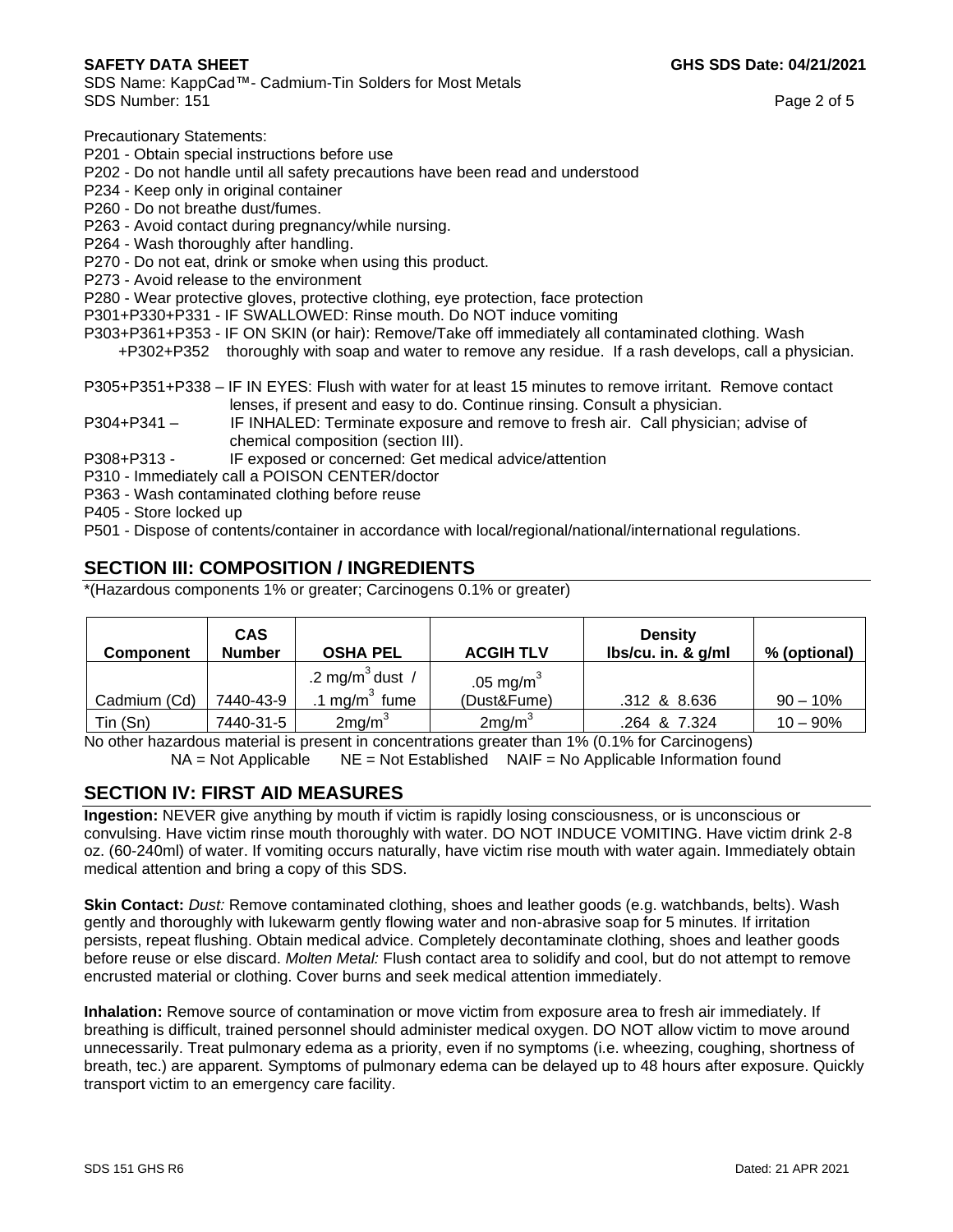SDS Name: KappCad™- Cadmium-Tin Solders for Most Metals SDS Number: 151 Page 3 of 5

**Eye Contact:** Do not allow victim to rub eye(s). Rinse cautiously with water for several minutes. Remove contact lenses, if present and easy to do. Continue rinsing, while holding eyelid(s) open. If irritation persists, immediately obtain medical attention. DO NOT attempt to manually remove anything stuck to the eye. Immediately call a POISON CENTER or doctor/physician.

# **SECTION V: FIRE FIGHTING MEASURES**

| Flash point & Methods Used: | N/A                                           |  |
|-----------------------------|-----------------------------------------------|--|
| Auto Ignition Temperature:  | N/A                                           |  |
| <b>Flammability Limits:</b> | (in air, % by volume) LEL: N/A and UEL: N/A   |  |
| Extinguisher Media:         | CO <sub>2</sub> or dry chemical extinguisher. |  |

#### DO NOT USE WATER ON MOLTEN METAL: LARGE FIRES MAY BE FLOODED WITH WATER FROM A DISTANCE

| Special Fire Fighting Procedures   | Use NIOSH/MSHA -approved self-contained breathing apparatus and full<br>protective clothing if involved in fire. |
|------------------------------------|------------------------------------------------------------------------------------------------------------------|
| Unusual Fire and Explosion Hazards | Finely divided dust may form explosive mixture with air.                                                         |

#### NEVER DROP WATER OR LIQUIDS INTO MOLTEN SOLDER. **\*Do not plunge damp or wet solder bars/pieces into molten solder**

**\*Note: Alloys which contain Cadmium should never be heated to extremes beyond melting range** 

# **SECTION VI: ACCIDENTAL RELEASE MEASURES**

Steps to be taken if material is spilled or released:

- Solder is solid / recyclable
- Vacuuming is recommended for accumulated metal dust from saw/grind operations.

## **SECTION VII: HANDLING AND STORAGE**

Precautions to be taken in handling and storage:

- Dry storage; ambient temperature
- Other Precaution / Special Handling:

**Wet or moist ingot(s) WILL present an explosion hazard when submerged in molten solder. \*AVOID FIRE/EXPLOSION RISKS. Always preheat ingot before charging into furnace.**

## **SECTION VIII: EXPOSURE CONTROLS / PERSONAL PROTECTION**



Respiratory Protection: Use NIOSH-approved breathing apparatus to prevent exposure to dusts and fumes. Eye Protection: Approved safety glasses/welding goggles, appropriate to your procedure, should be worn.<br>Ventilation: Jocal Exhaust: YES: Mechanical: YES: Special: Conform to your requilatory statutes Local Exhaust: YES: Mechanical: YES Special: Conform to your regulatory statutes. Other: Standard protective equipment used in soldering (/applicable) operations. \*Protective gloves are recommended, especially for high temperature applications to prevent burns. \*Conform to all local, state, federal regulations. See also: 29 CFR 1910.132 - 29 CFR 1910.140. *Personal Protective Equipment*

29 CFR 1910.251 - 29 CFR 1910.257. *Welding, Cutting and Brazing*

## **SECTION IX: PHYSICAL AND CHEMICAL PROPERTIES**

Boiling Point: NAIF Melting Point: Vapor Density  $(AIR = 1)$ :  $N/A$ 

 $C / 350$  to  $600^{\circ}$ F Vapor Pressure (mm Hg.): **CADMIUM ONLY: Health Significance ONLY >500<sup>°</sup>C**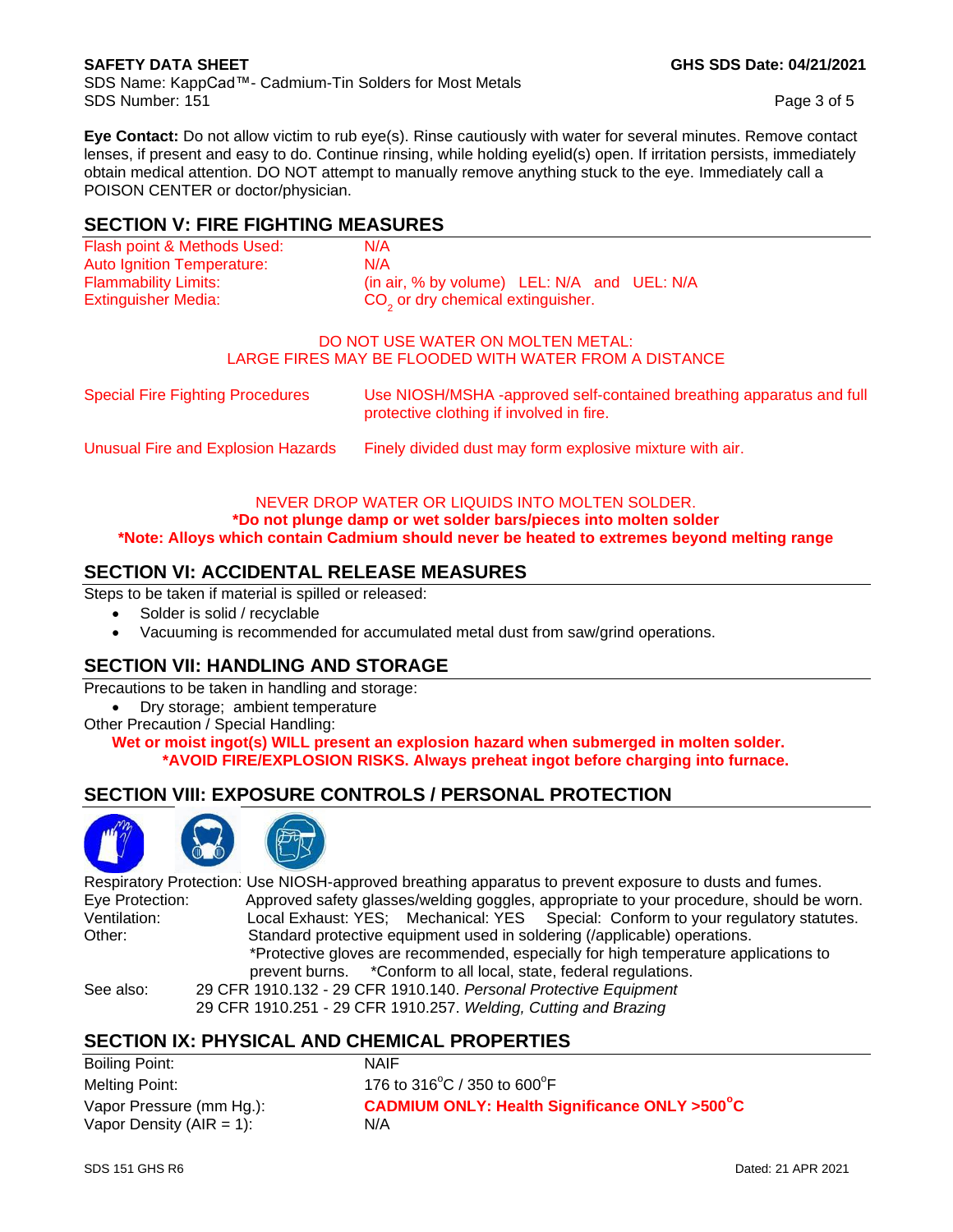SDS Name: KappCad™- Cadmium-Tin Solders for Most Metals SDS Number: 151 Page 4 of 5

| Density (50%Sn/50%Cd):                   | 288. |
|------------------------------------------|------|
| Solubility in Water:                     | 0 (s |
| Evaporation Rate (Butyl Acetate = $1$ ): | N/A  |
| Appearance and Odor:                     | Lust |

880 lbs./cu in or 7.989 g/ml solid) strous, silver metal; odorless / various shapes and sizes.

# **SECTION X: STABILITY AND REACTIVITY**

Stability: Stable Stable Conditions to avoid: None Incompatibility (materials to avoid): Strong Acids, Strong Alkalis

Hazardous Decomposition Products: None; Hazardous Polymerization will not occur

# **SECTION XI: TOXICOLOGY INFORMATION**

Cadmium (Cd): Fume produces metal fume fever which may result in severe tracheobronchitis, pneumonitus, pulmonary edema. Suspected acute inhalation exposure to Cadmium must be treated for pulmonary edema (throat dryness, cough, headache, vomiting, chest pains, and chills) by a physician. Delay until onset of pulmonary involvement may result in death. Cadmium is transported via blood and stored in liver and kidneys. Can cause kidney damage. Chronic overexposure to Cadmium has been reported to cause an increased incidence of cancer of the prostrate in men.

Tin (Sn): Elemental Tin is NOT generally considered to be toxic.

#### IT IS UNLIKELY THAT NORMAL EXPOSURE (USING APPROPRIATE PROTECTIVE EQUIPMENT) WOULD RESULT IN ILLNESS.

| $*0 =$ Insignificant | 1 = Sliaht    | $2$ = Moderate      | $3 =$ High        | $4 =$ Extreme  |
|----------------------|---------------|---------------------|-------------------|----------------|
|                      | <b>Health</b> | <b>Flammability</b> | <b>Reactivity</b> | <b>Special</b> |
| <b>NFPA Rating</b>   |               |                     |                   |                |
| <b>HMIS Rating</b>   |               |                     |                   |                |

# **SECTION XII: ECOLOGY INFORMATION**

This product will not biodegrade. It will oxidize if left out in the elements, but will not affect the surrounding ecology. General notes: Do not allow undiluted product or large quantities of it to reach ground water, water course or sewage system. Danger to drinking water if even extremely small quantities leak into the ground. **Results of PBT and vPvB assessment:** PBT: Not applicable; vPvB: Not applicable.

# **SECTION XIII: DISPOSAL CONSIDERATION**

Waste Disposal Method

- Must not be disposed of together with household garbage. Do not allow product to reach sewage system.
- Disposal must be made according to official regulations. Dispose of according to federal, state, local, international, and OSHA regulations.

# **SECTION XIV: TRANSPORT INFORMATION**

Not regulated for transport by US DOT. Not regulated for air transport by IATA.

**Ground - DOT Proper Shipping Name: Solder Air - IATA Proper Shipping Name: Solder**

# **SECTION XV: REGULATORY INFORMATION**

SARA Title III Program: This product contains the following toxic chemicals subject to the reporting requirements of EPCRA of 1986 and 40 CFR 372

| <b>CHEMIC</b> * .<br>. NAME<br>ΞAΙ | AS NO.   | <b>FCHI</b><br><b>Number</b> | <b>WFIGHT</b><br>% |
|------------------------------------|----------|------------------------------|--------------------|
| Cd)<br>…admium                     | 440-43-9 | $-152-8$                     | $0\%$              |